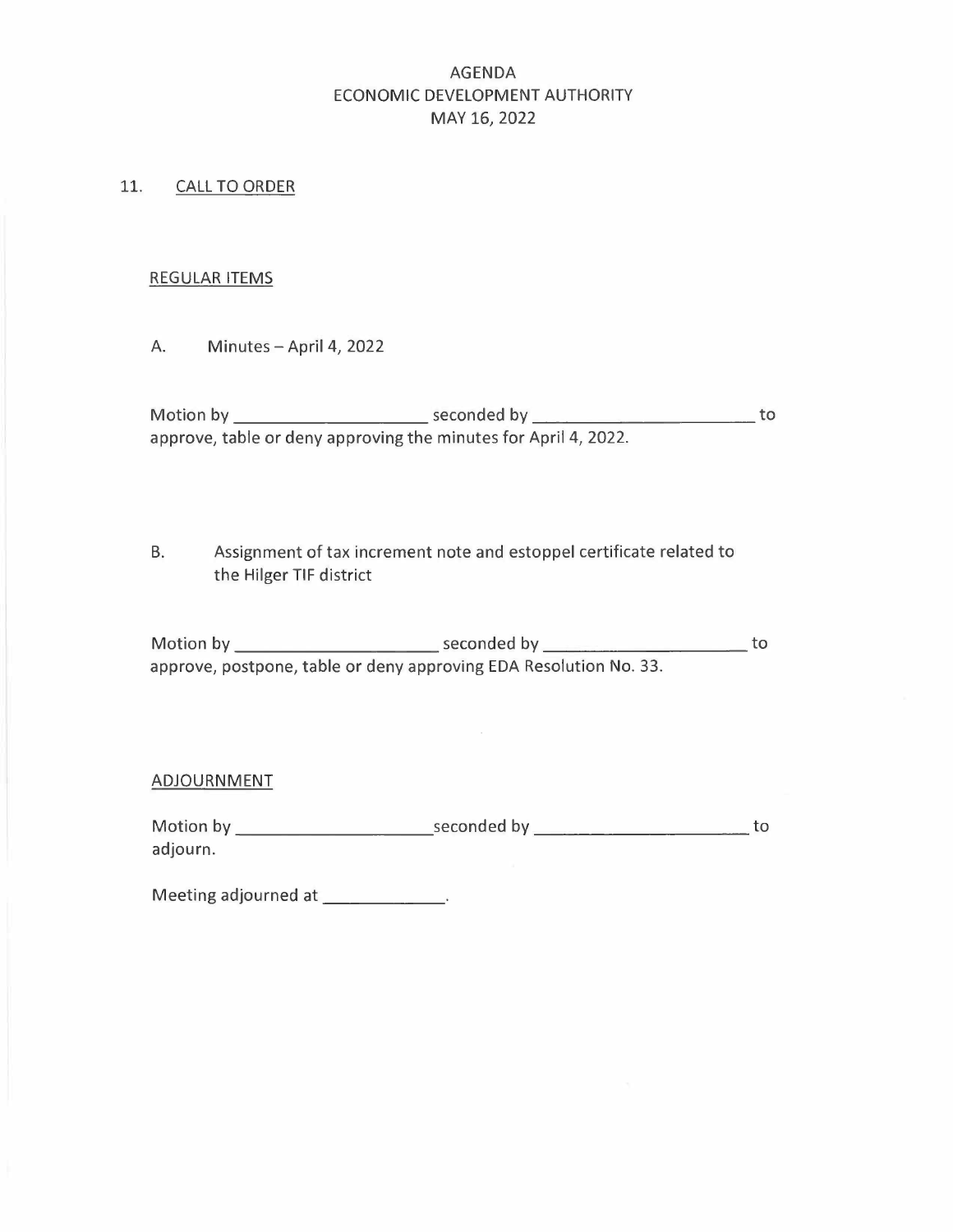#### **Maple Grove Economic Development Authority**

**DRAFT meeting minutes** 

**April 4, 2022** 

*DRAFT (Delete this when final edits are complete)* 

**Call to order**  Pursuant to call and notice thereof, an Economic Development Authority meeting of the Maple Grove City Council was held at 7:30 p.m. on April 4, 2022 at the Maple Grove Government Center/Public Safety Facility, Hennepin County, Minnesota.

> Members present were President Mark Steffenson, Vice President Karen Jaeger, Secretary Heidi Nelson, Treasurer Judy Hanson, and Commissioners Phil Leith and Kristy Barnett. Absent was none. Present also were Joe Hogeboom, Community and Economic Development Director; Brett Angell, Economic Development Manager, Ken Ashfeld, Director of Public Works/City Engineer; and Justin Templin, City Attorney.

President Steffenson called the meeting to order at 8:42 p.m.

**Approval of December 20, 2021 minutes** 

**Sewer** 

**Availability Charge (SAC) Credit Policy amendments**  **Motion by Vice President Jaeger, seconded by Commissioner Leith, to approve the December 20, 2021 Economic Development Authority meeting minutes. Upon call of the motion by President Steffenson, there were five ayes and no nays. Motion carried.** 

Economic Development Manager Angell explained at the January 4, 2021 meeting, the EDA created a new sewer availability charge (SAC) credit policy which is designed to reduce the total SAC charge a business receives when entering the city. SAC is a charge for the expected demand on the regional sewer system which charges on a per credit basis. SAC charges are determined by the Metropolitan Council and operate on a pass-through basis with the city, meaning the city collects the total SAC fee at the time of building permit issuance and transfers those funds to the Metropolitan Council. Businesses with expected high demand (e.g. restaurants) receive a higher unit charge as compared to those with expected low demands (e.g. banks). The 2022 rate for one SAC unit in 2022 is \$2,485. The SAC credit policy operates by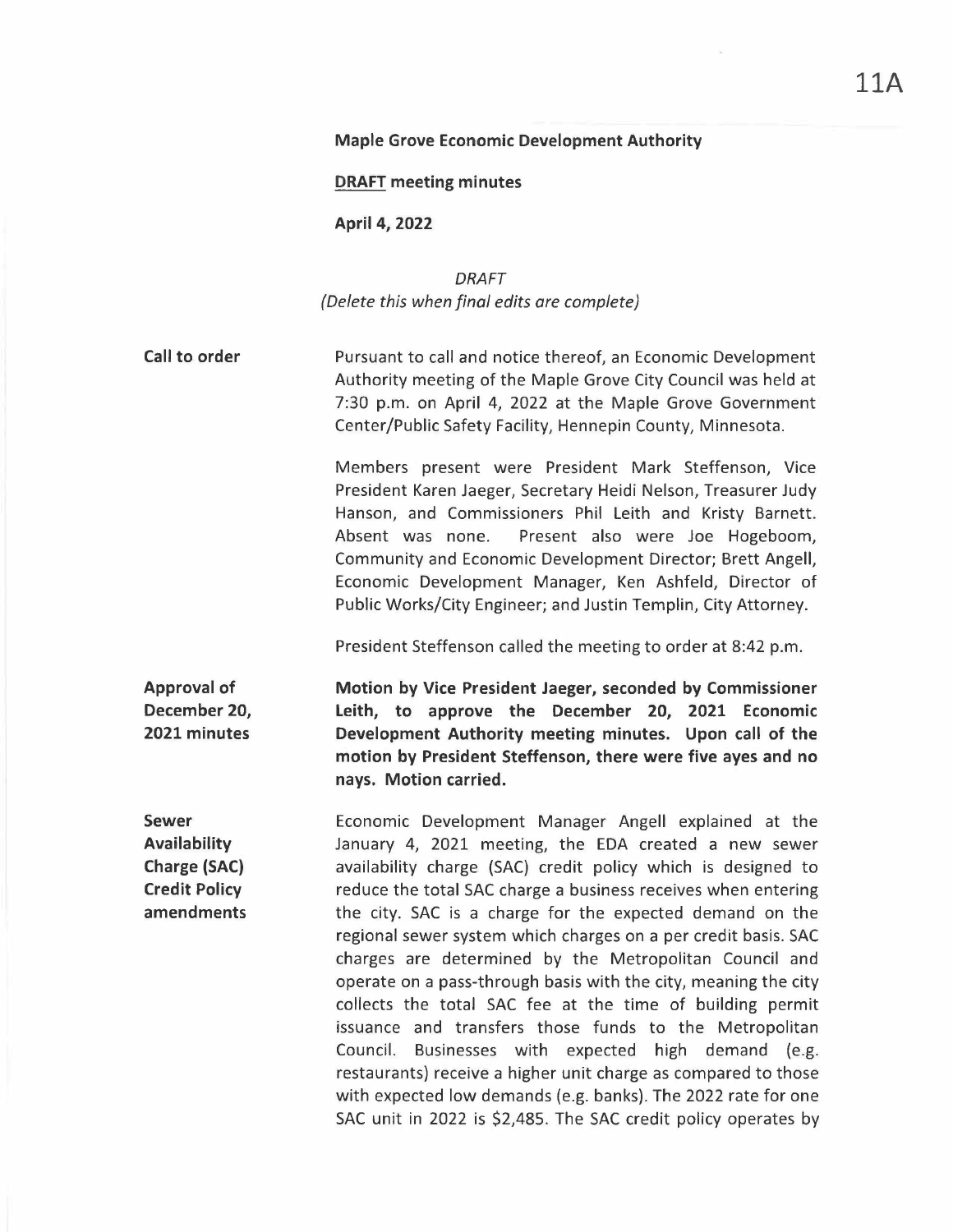*DRAFT Maple Grove EDA minutes April 4, 2022 Page2* 

> reducing the total amount of credits a new business must pay for through the utilization of community-wide credits the city has collected. When properties are redeveloped and/or commercial spaces get new tenants, there are often previously paid for credits which are available on the property to be utilized. If the previously paid for credits exceed the needs of the new user, those excess credits can be claimed by the city. Staff commented further on the proposed amendments for the program and stated this program has been viewed positively since its adoption by businesses, brokers, and property owners. It is anticipated that one or more applications for assistance will be received within the next few months.

> Commissioner Leith indicated he supported the proposed changes to the SAC program.

> **Motion by Commissioner Leith, seconded by Treasurer Hanson, to approve amendments to the Sewer Availability Charge (SAC) Credit Policy. Upon call of the motion by President Steffenson, there were five ayes and no nays. Motion carried.**

**Adjournment Motion by Vice President Jaeger, seconded by Treasurer Hanson, to adjourn to the City Council meeting. Upon call of the motion by President Steffenson, there were five ayes and no nays. Motion carried.** 

> The meeting was adjourned at 8:45 p.m. by President Steffenson.

> > Respectfully submitted,

Heidi Nelson EDA Secretary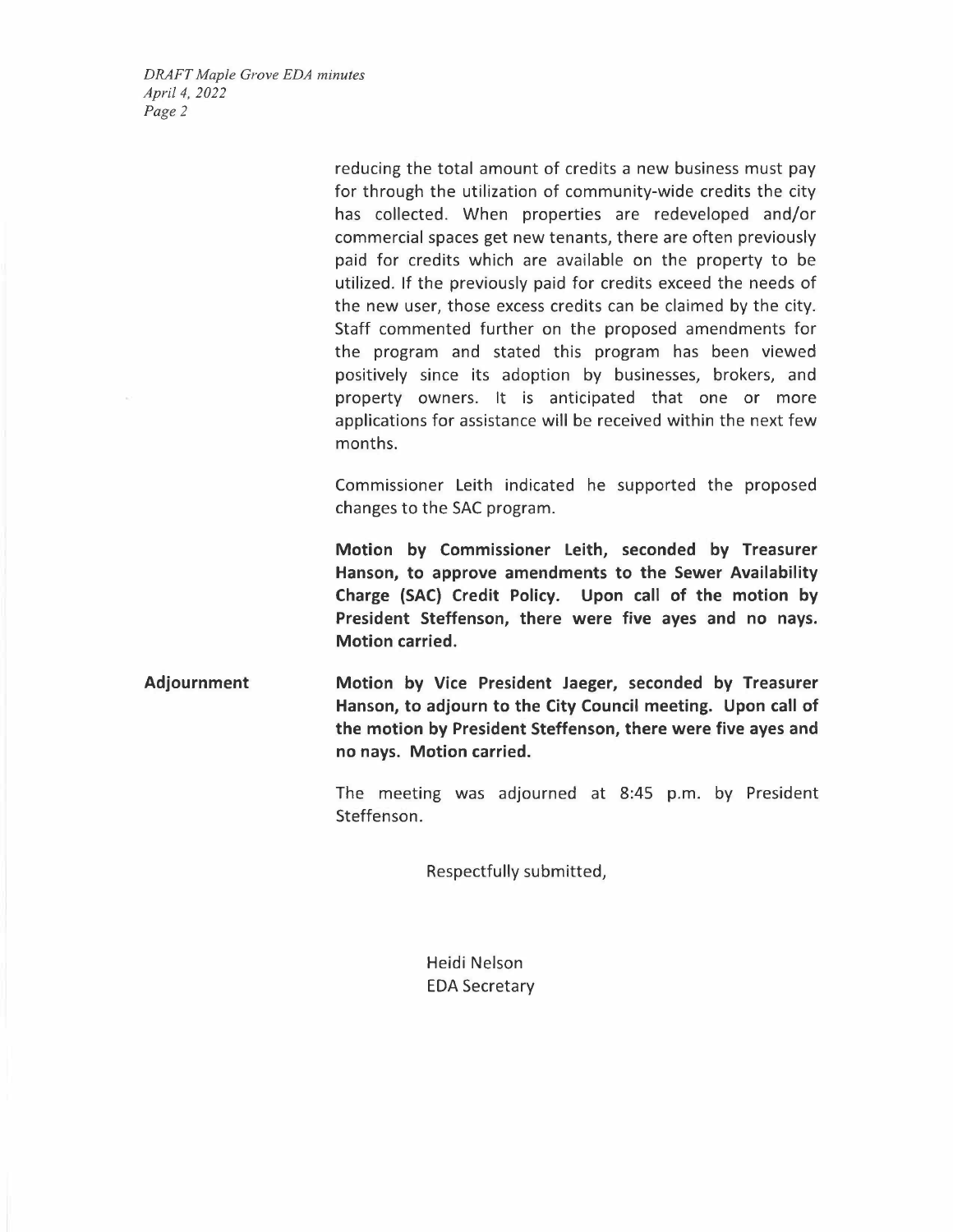

# **REQUEST FOR ECONOMIC DEVELOPMENT AUTHORITY ACTION**

| <b>MEETING DATE:</b> | May 16, 2022                                                                                    |
|----------------------|-------------------------------------------------------------------------------------------------|
| <b>PREPARED BY:</b>  | Brett Angell, Economic Development Manager                                                      |
| <b>AGENDA ITEM:</b>  | Assignment of tax increment note and estoppel certificate related to<br>the Hilger TIF district |

## **PREVIOUS ACTIONS:**

At the meeting of November 19, 2018, the EDA approved EDA Resolutions 10, 11, and 12 authorizing the establishment of the Hilger tax increment financing district within the gravel mining project area and adopting a tax increment financing plan therefor, an interfund loan for advance of certain costs in connection with the Hilger tax increment financing district, and the execution of a TIF development agreement.

At the meeting of September 16, 2019, the EDA approved EDA Resolution No. 16 authorizing the execution of a first amendment to the TIF development agreement.

At the meeting of December 21, 2020, the EDA approved EDA Resolution No. 26 authorizing the assignment and assumption of the TIF development agreement.

## **RECOMMENDED ECONOMIC DEVELOPMENT AUTHORITY ACTION:**

Motion to approve EDA Resolution No. 33.

#### **COMMENTS:**

The Hilger tax increment financing (TIF) district, which is in the broader gravel mining area (GMA) soils deficiency district, was granted to IDP-ODC Arbor Industrial, LLC in order to aid in the costs related to the environmental clean-up of the property and subsequent construction of Arbor Lakes Corporate Center. In December 2020, following the completion of construction of the building, the property was sold and the TIF development agreement was assigned to PRIM Arbor Lakes, LLC, who was the buyer of the property. Per terms of the sale, the TIF note was not included as part of that sale. As the property was sold, staff anticipated that the TIF note would be sold and transferred to a new entity in the near future.

Recently, IDP-ODC Arbor Industrial, LLC has made the decision to transfer the TIF note related to this district to Arbor Lakes TIF, LLC. This entity is related to Inland Development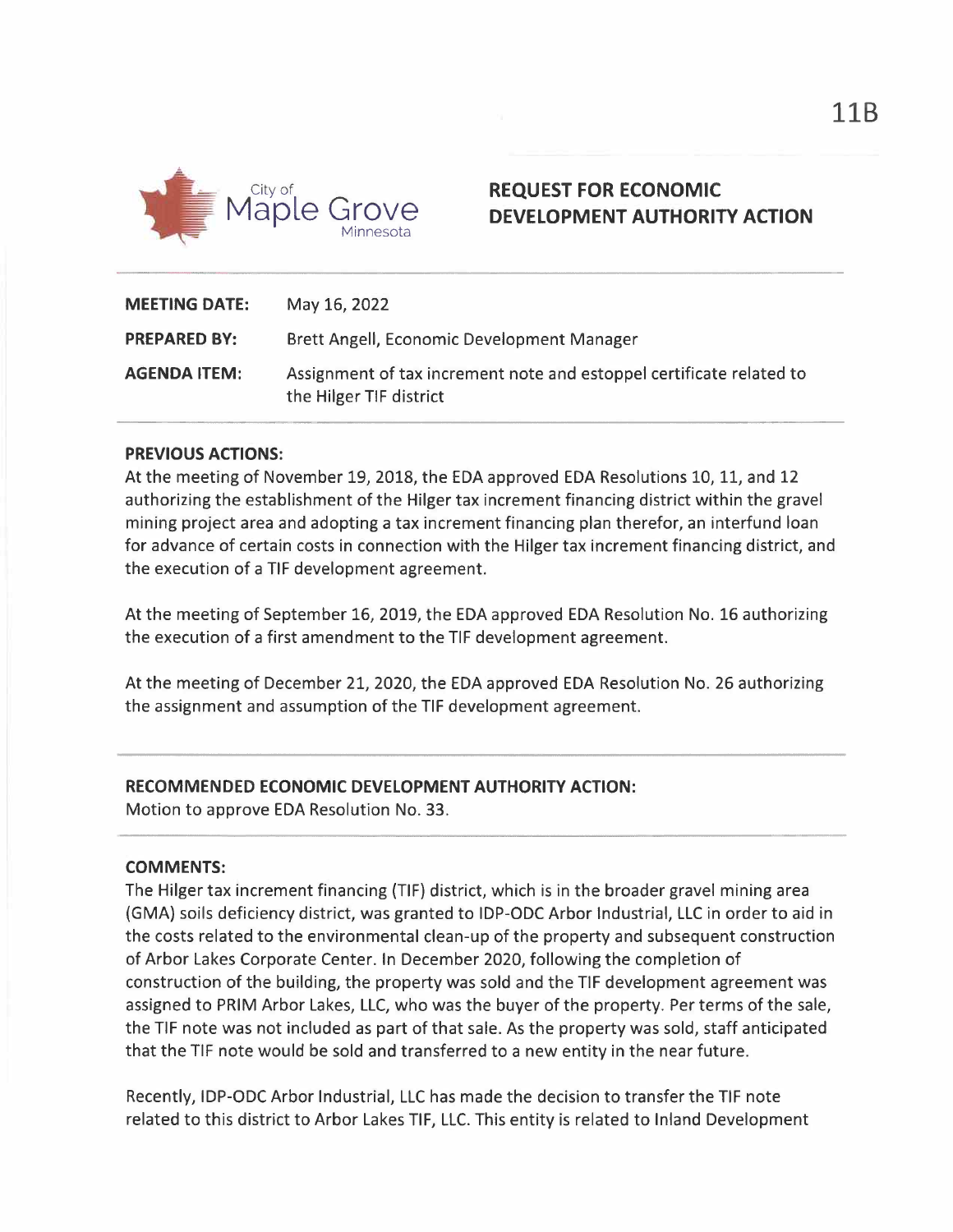Partners, which was one of two developer partners which completed Arbor Lakes Corporate Center. The assignment of the TIF note allows for Arbor Lakes TIF, LLC to be the direct benefactor of increment payments.

In order for the tax increment note to be assigned to a new party, the economic development authority must consent to the assignment. Additionally, an estoppel certificate related to the proposed sale of the TIF note is required from both the city and the EDA. Copies of both of the agreements are attached.

#### **ATTACHMENTS:**

Attachment A: EDA Resolution No. 33 Attachment B: Assignment of tax increment note Attachment C: City and EDA estoppel certificate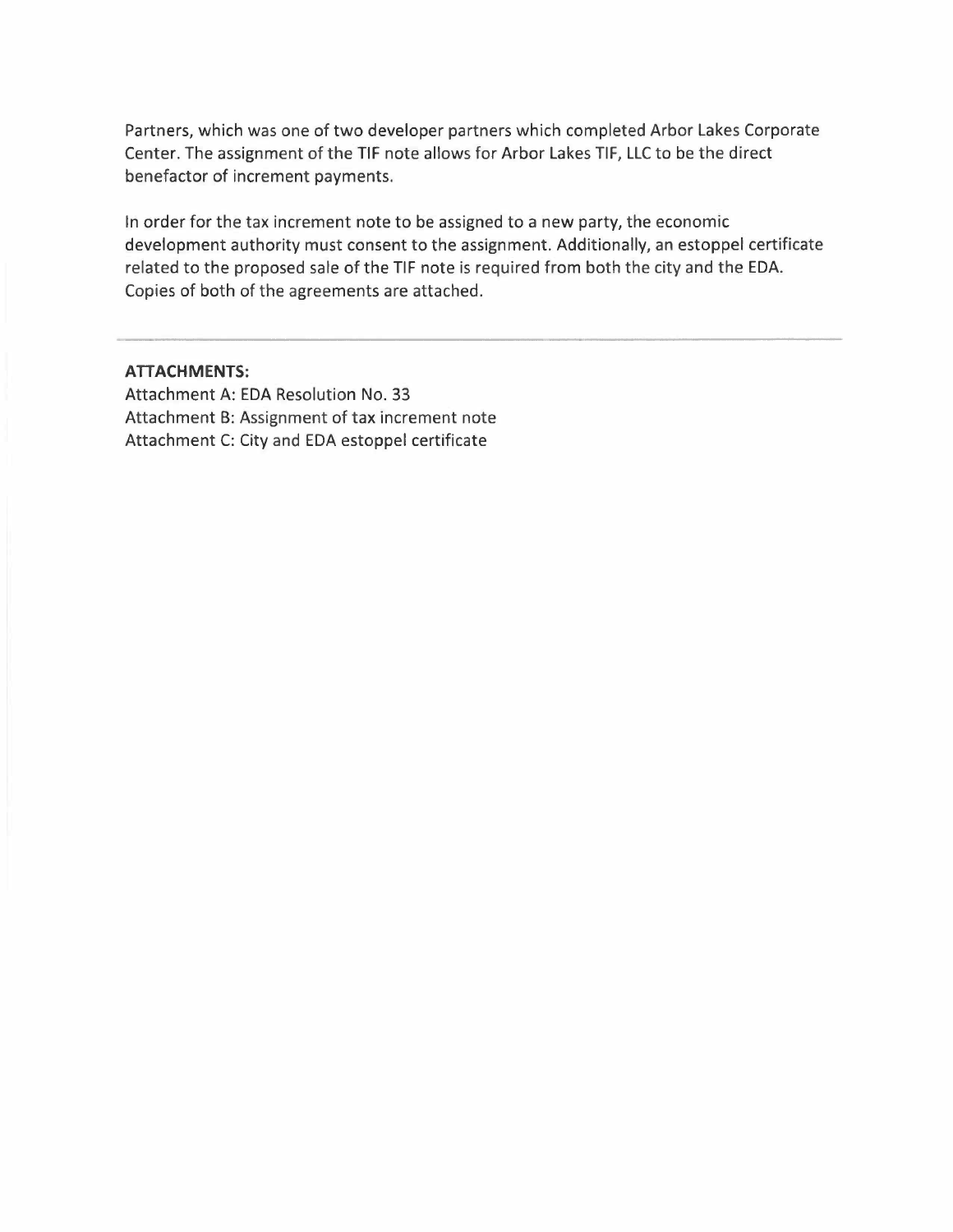## EXTRACT OF MINUTES OF A MEETING OF THE BOARD OF COMMISSIONERS OF THE MAPLE GROVE ECONOMIC DEVELOPMENT AUTHORITY

Pursuant to due call and notice thereof, a regular meeting of the Board of Commissioners of the Maple Grove Economic Development Authority, was duly called and held at the Government Center/Public Safety Facility in the City of Maple Grove, Minnesota, on May 16, 2022, at 7:30 P.M. EXTRACT OF MINUTES OF A MEETING<br>
OF THE BOARD OF COMMISSIONERS OF THE<br>
MAPLE GROVE ECONOMIC DEVELOPMENT AUTHORITY<br>
Pursuant to due call and notice thereof, a regular meeting of the Board of Commission<br>
apple Grove Economic

The following commissioners were present:

and the following were absent:

adoption:

## RESOLUTION NO. 33

## RESOLUTION APPROVING THE ASSIGNMENT OF TIF NOTE, THE CONSENT AND ESTOPPEL CERTIFICATE

A. WHEREAS, the Maple Grove Economic Development Authority (the "Authority") and the City of Maple Grove (the "City") entered into a TIF Development Agreement, dated November I, 2018; entered into a First Amendment to TIF Development Agreement dated September 27, 2019 with IDP-ODC Arbor Industrial, L.L.C., a Delaware limited liability company (the "Developer"); and assigned to PRIM Arbor Lakes LLC, a Delaware limited liability company pursuant to an Assignment and Assumption of TIF Development Agreement, dated December 30, 2020 (collectively, referred to herein as the "TIF Development Agreement").

B. WHEREAS, the Authority has issued and delivered to the Developer a Tax Increment Revenue Note, in the principal amount of \$1,400,000, dated August 1, 2021 (the "TIF Note").

C. WHEREAS, the Developer desires to assign its interest in the TIF Note pursuant to an Assignment of Tax Increment Note (the "Assignment") by and between the Developer and Arbor Lakes TIF LLC, a Minnesota limited liability company, (the "Assignee").

D. WHEREAS, the Assignee is requesting that the Authority approve the Assignment and execute a Consent (the "Consent") between the Assignee and the Authority and an Estoppel Certificate (the Estoppel Certificate") among the Assignee, the Authority and the City.

E. WHEREAS, a draft of the Assignment, Consent and Estoppel Certificate have been submitted to the Board of Commissioners for approval.

NOW, THEREFORE, BE IT RESOLVED by the Board of Commissioners of the Maple Grove Economic Development Authority, as follows: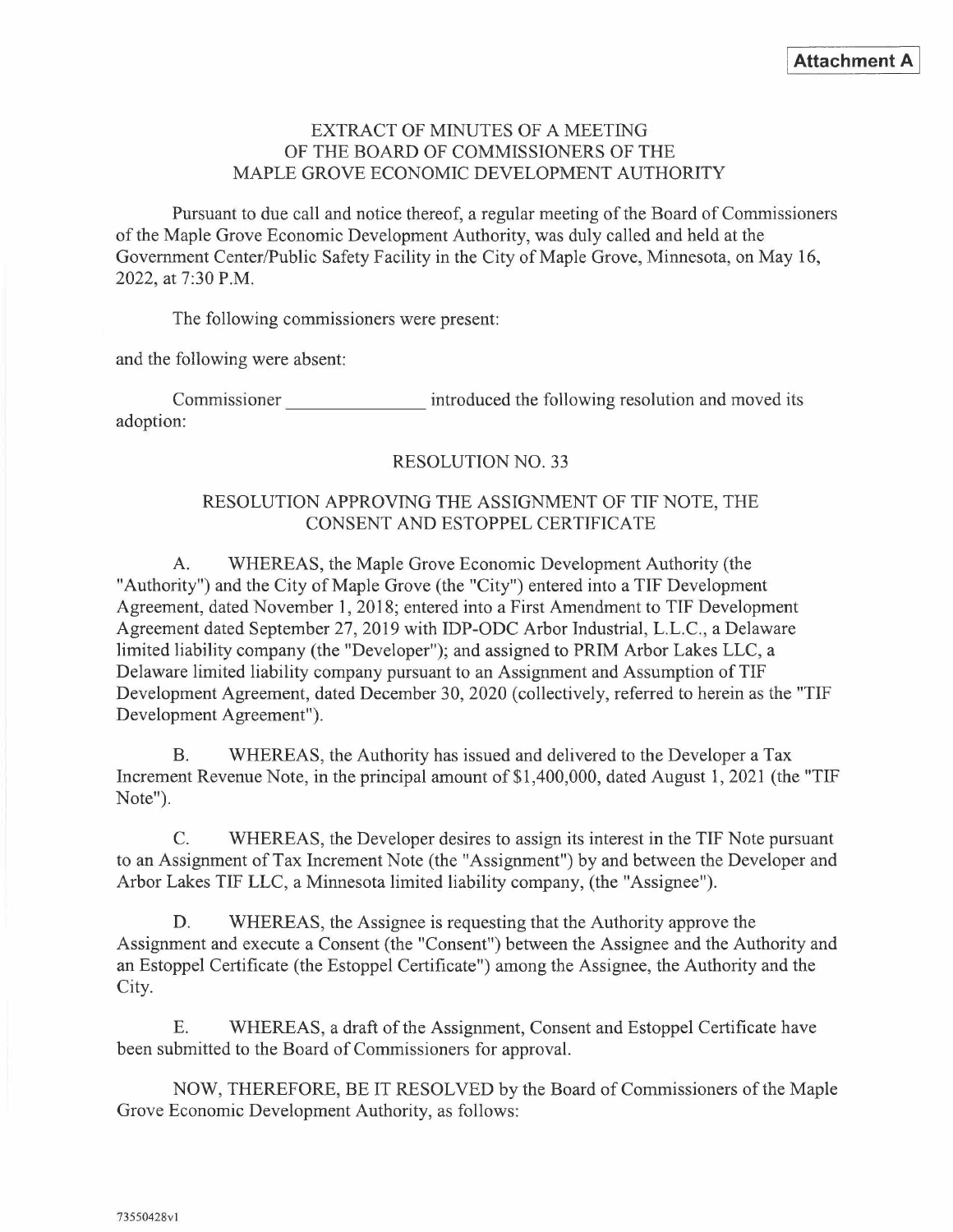1. The Board of Commissioners hereby approves the Assignment, Consent and Estoppel Certificate in substantially the forms submitted, and the President and the Secretary are hereby authorized and directed to execute the Consent to the Assignment and the Estoppel Certificate on behalf of the Authority. In the absence of the President or the Secretary, any document authorized by this resolution to be executed may be executed by an acting or duly designated official.

2. The approval hereby given to the Assignment, Consent and Estoppel Certificate includes approval of such additional details therein as may be necessary and appropriate and such modifications thereof, deletions therefrom and additions thereto as may be necessary and appropriate and approved by the Authority officials authorized by this resolution to execute the Consent to the Assignment and the Estoppel Certificate. The execution of the Consent to the Assignment and the Estoppel Certificate by the appropriate officer or officers of the Authority shall be conclusive evidence of the approval of the Assignment, Consent and Estoppel Certificate in accordance with the terms hereof. 2. The approval hereby given to the Assignment, Consent and Estoppel Certificate<br>includes approval of such additional details therein as may be necessary and appropriate and<br>such modifications thereof, deletions thereform

The motion for the adoption of the foregoing resolution was duly seconded by thereon, the following voted in favor thereof:

and the following voted against the same:

whereupon said resolution was declared duly passed and adopted.

President

Attest:

Secretary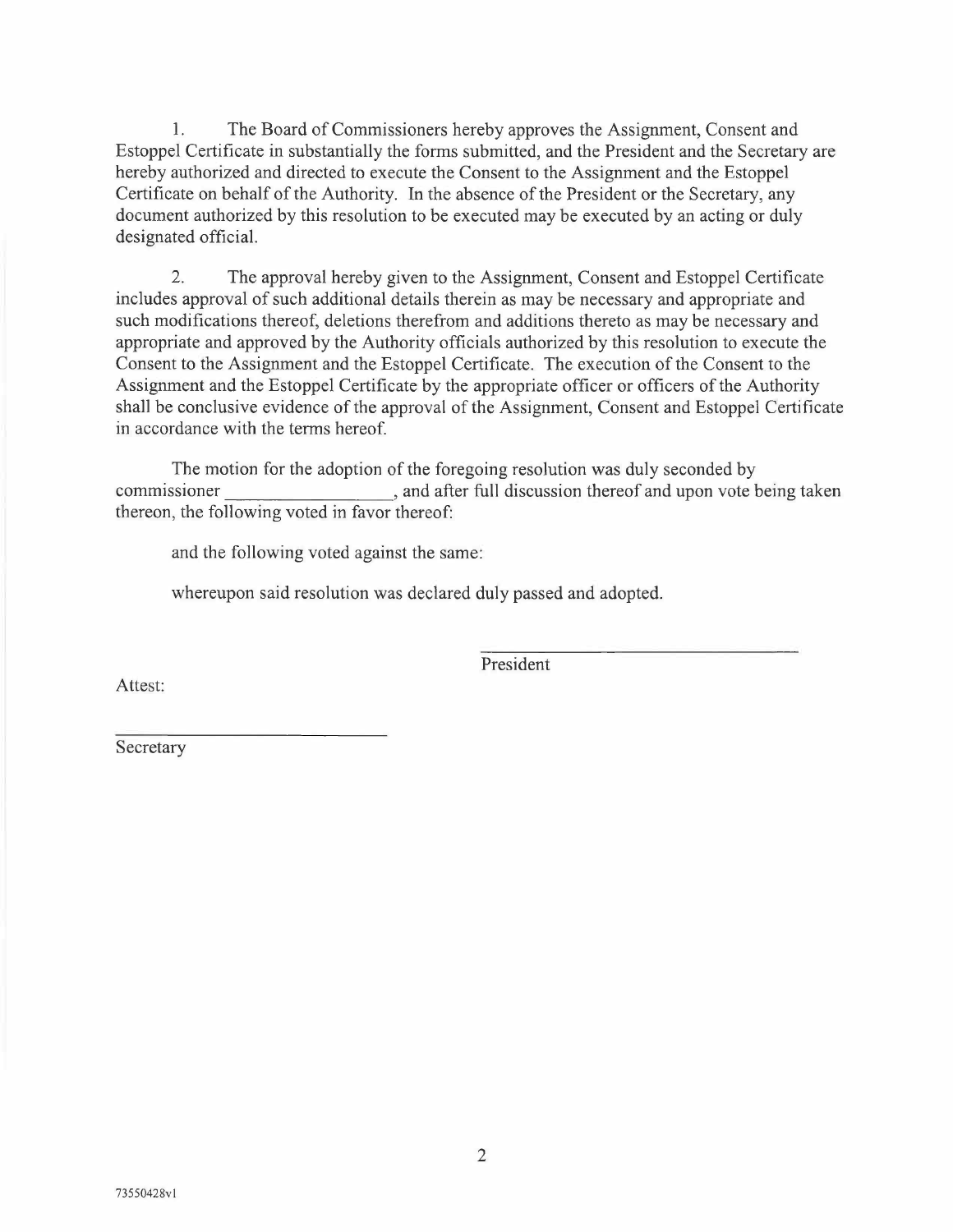## STATE OF MINNESOTA COUNTY OF HENNEPIN

I, the undersigned, being the duly qualified and acting Secretary of the Maple Grove Economic Development Authority, Minnesota, DO HEREBY CERTIFY that I have compared the attached and foregoing extract of minutes with the original thereof on file in my office, and that the same is a full, true and complete transcript of the minutes of a meeting of the Board of Commissioners of said Authority duly held on the date therein indicated, insofar as such minutes relate to a Resolution Approving the Assignment of TIF Note, the Consent and the Estoppel Certificate.

WITNESS my hand this 16th day of May, 2022.

Secretary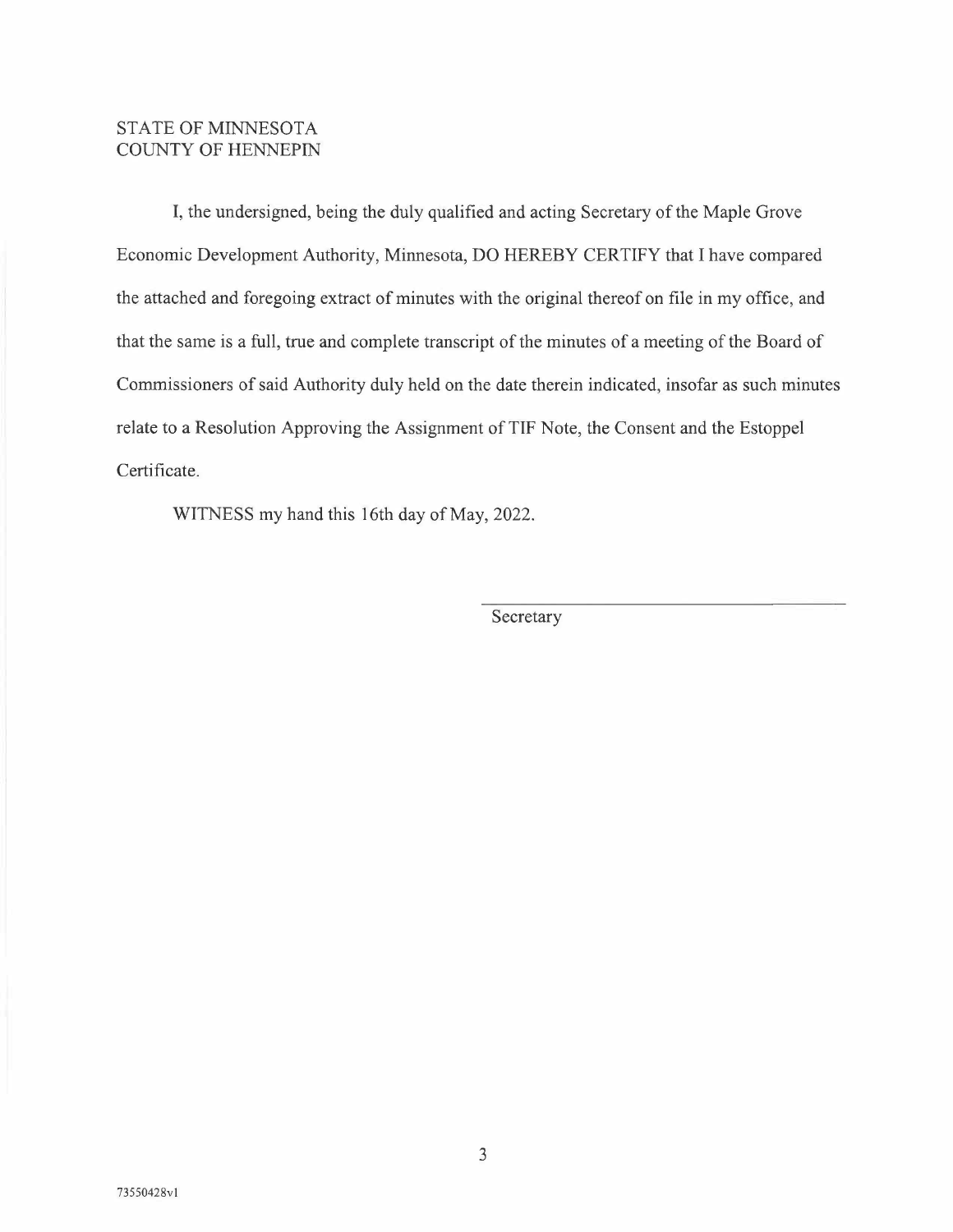## **ASSIGNMENT OF TAX INCREMENT NOTE**

The undersigned, IDP-ODC Arbor Industrial, L.L.C., a Delaware limited liability company *("Assignor"),* hereby transfers and assigns all of Assignor's right, title and interest in and to that certain Tax Increment Note issued by the Maple Grove Economic Development Authority in the principal amount of \$1,400,000 and registered in the name of Assignor on August 1, 2021 (the *"Note"),* to Arbor Lakes TIF LLC, a Minnesota limited liability company (the *"Assignee").* 

Assignor hereby warrants and represents that it has the full right and title to the Note and, subject to receipt of the consent of the Maple Grove Economic Development Authority, that Assignor has the full right and authority to assign the Note to Assignee.

This Assignment is without recourse to Assignor.

IN WITNESS WHEREOF, the undersigned has executed this Assignment effective on  $this$  day of  $\qquad \qquad$  , 2022.

> IDP-ODC ARBOR INDUSTRIAL, L.L.C. a Delaware limited liability company

By: Opus Development Company, L.L.C. Its: Manager

By: ---------------

Its:  $\frac{1}{2}$ 

#### **CONSENT OF MAPLE GROVE ECONOMIC DEVELOPMENT AUTHORITY**

The undersigned, on behalf of the Maple Grove Economic Development Authority hereby consents to the foregoing assignment of the Note and from and after the date of this Assignment, the Maple Grove Economic Development Authority agrees that Assignee is the owner of the Note and all subsequent payments under the Note shall be paid to Assignee, subject to the terms of the **TIF** Development Agreement with the Maple Grove Economic Development Authority, the City of Maple Grove and Assignor dated as of November **1,** 2018, as amended by First Amendment to **TIF** Development Agreement dated September 27, 2019, and as assigned to PRIM Arbor Lakes LLC, a Delaware limited liability company by Assignor pursuant to the Assignment and Assumption of TIF Development Agreement dated December 30, 2020 ("TIF Development Agreement"). The City agrees to give notice to Assignee if there is a default by Assignor under the terms of the Development Agreement that would give the City the right to interrupt or cease the payments on the Note.

IN WITNESS WHEREOF, the undersigned has executed this Consent effective on this 16th day of May, 2022.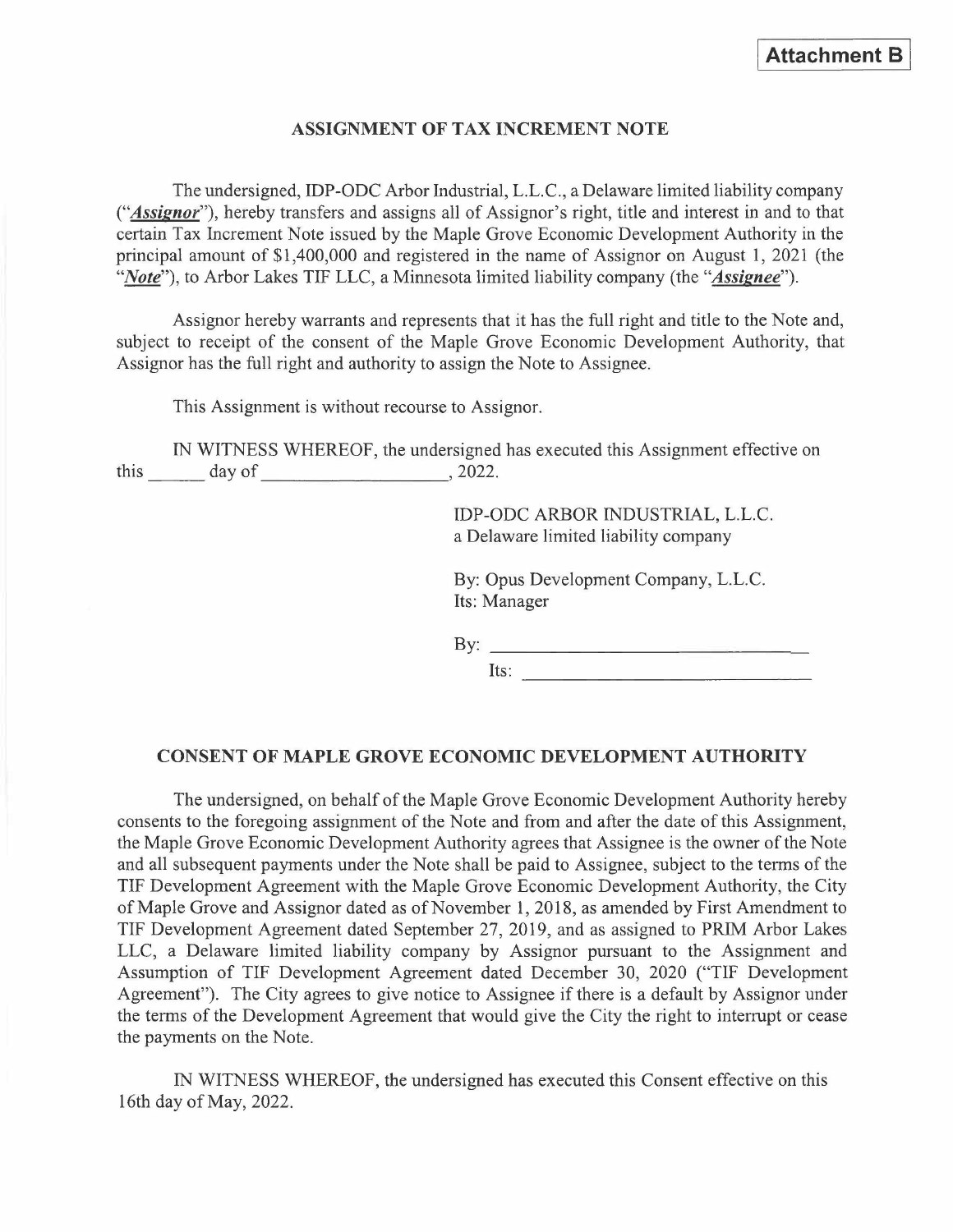## MAPLE GROVE ECONOMIC DEVELOPMENT AUTHORITY

 $\mathbf{By}$ 

Its President

 $\mathbf{B} \mathbf{y}$ 

Its Secretary

# **ACKNOWLEDGEMENT BY ASSIGNEE**

Assignee hereby acknowledges and agrees that Assignor has assigned the TIF Development Agreement to PRIM Arbor Lakes LLC and that events of default under the TIF Development Agreement by PRIM Arbor Lakes LLC can cause a suspension of TIF payments or cancellation of the TIF Development Agreement and the Note.

IN WITNESS WHEREOF, the undersigned has executed this Acknowledgement effective on this day of ., 2022.

ARBOR LAKES TIF LLC

 $\mathbf{B} \mathbf{y}$ 

Its  $\frac{1}{2}$ 

75856799vl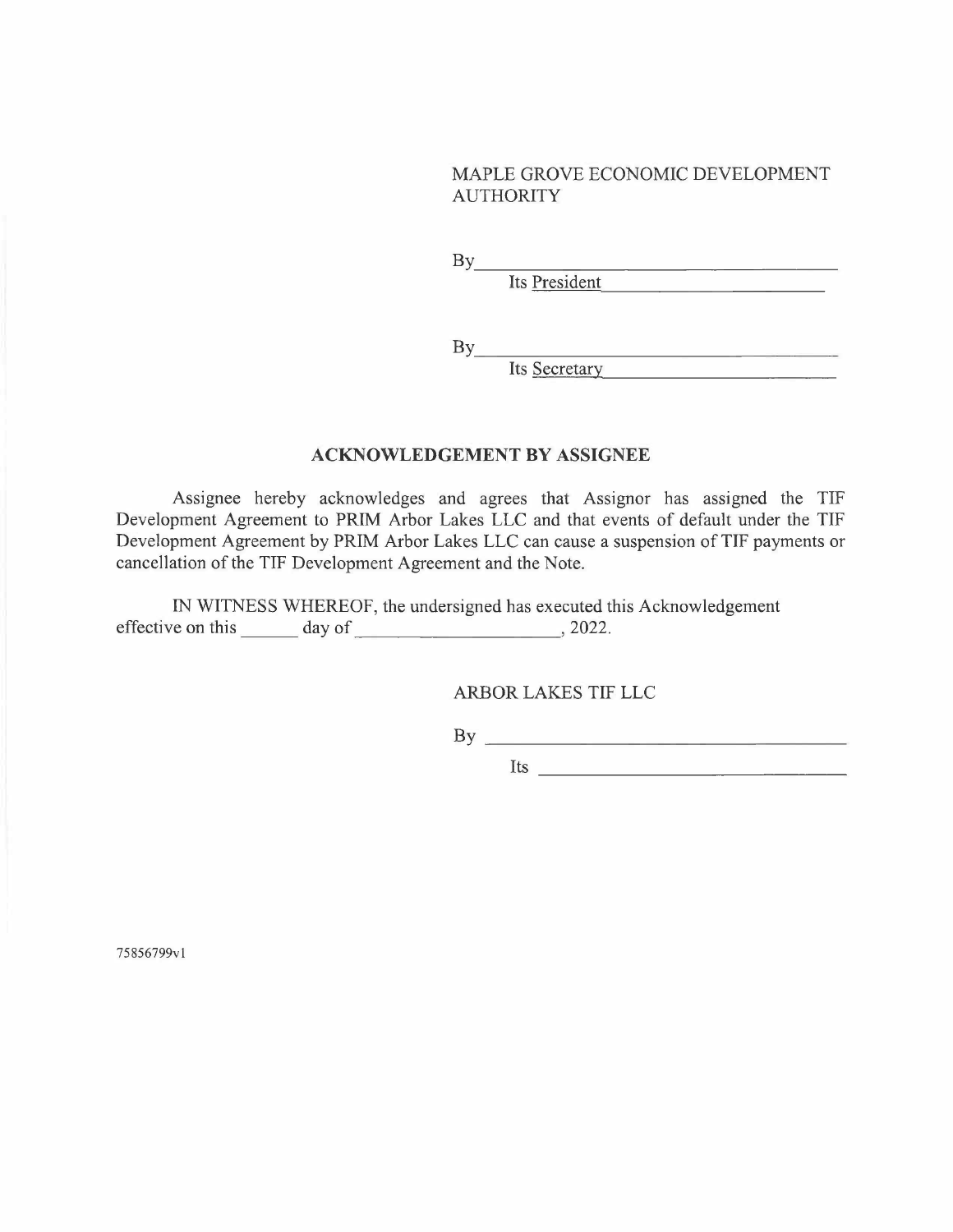# **ESTOPPEL CERTIFICATE (TIF Development Agreement)**

Arbor Lakes TIF LLC (the "Buyer") c/o Inland Development Partners, LLC 100 Lake Street West, Suite 200 Wayzata, MN 55391 Attn: Thomas Shaver

Re: TIF Development Agreement with the Maple Grove Economic Development Authority (the "EDA"), the City of Maple Grove (the "City") and IDP-ODC Arbor Industrial, L.L.C., a Delaware limited liability company (the "Seller") dated as of November I, 2018, as amended by First Amendment to TIF Development Agreement dated September 27, 2019, and as assigned to PRIM Arbor Lakes LLC, a Delaware limited liability company by Seller pursuant to the Assignment and Assumption of TIF Development Agreement dated December 30, 2020 ("TIF Development Agreement")

Mr. Shaver:

Reference is made to the TIF Development Agreement. All capitalized terms used in this Estoppel Certificate and not otherwise defined herein sha11 have the meanings ascribed to such terms in the TIF Development Agreement. The EDA and City understand that the Buyer has entered into an agreement with the Seller to buy the TIF Note issued by the EDA in the principal amount of \$1,400,000 and registered in the name of Seller on August I, 2021 (the "Note") and understands and acknowledges that Buyer is relying on the information set forth in this Estoppel Certificate in connection with its proposed purchase of the Note.

In consideration of the foregoing, the undersigned hereby certifies to Buyer, Buyer's lender, Tradition Capital Bank, and their respective successors and assigns as follows:

1. The EDA and the City have not declared an Event of Default under the TIF Development Agreement.

2. The TIF Development Agreement is valid and enforceable according to its terms against the Property.

3. The Minimum Improvements have been fully completed and the Certificate of Completion has been issued.

4. Any look back and reduction of the TIF Note as described in Section 5.2 of the Development Agreement and the property stabilization analysis and reduction of the TIF Note as described in Section 5.3 of the Development Agreement have been completed and those provisions are of no further force and effect.

5. The Goals set forth in Article 6 of the Development Agreement have been met.